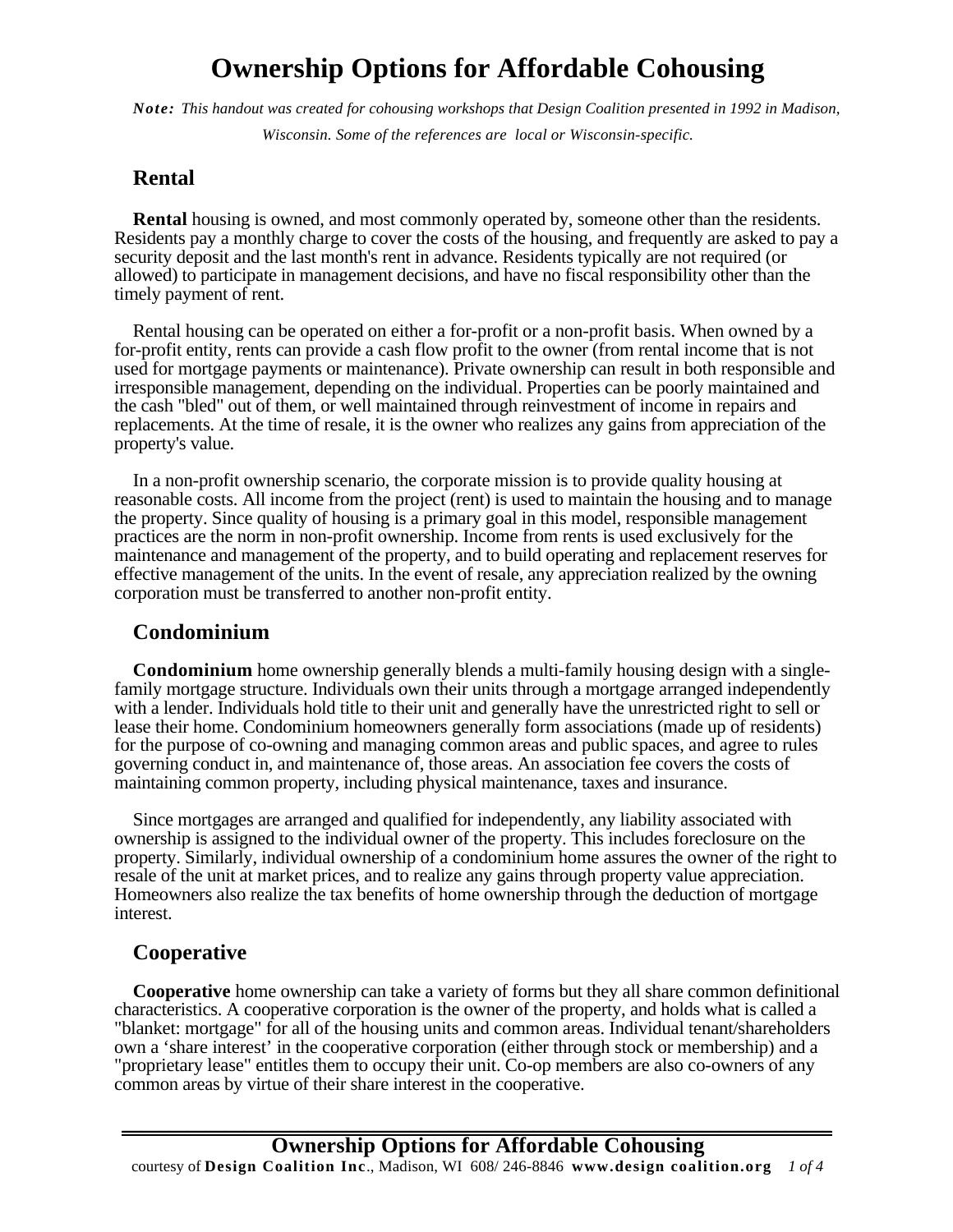Democratic principles apply to all cooperatives, and governance is exercised by a rule of " onemember/one-vote'' A democratically elected board of directors and its committees function as administrators for the housing, and annual general membership meetings are convened for elections and community decisions. Members of the cooperative incur no individual liability should the project somehow fail to meet its obligations. property value can be expressed through increases in member shares or stock value, depending on the equity structure of the cooperative, and members can also deduct their share of mortgage

Appreciation of interest for tax purposes.

 The fundamental difference between types of co-ops revolves around the amount of **member equity** that is used to capitalize the project, and the rules governing the **resale value** of stock or memberships.

*Market-rate cooperatives* generally require a substantial al down payment in the form of membership fees stock purchase, and do not restrict the resale value of that fee or stock at the time of transfer , As property values appreciate, so does the value of the membership. This can translate into substantial appreciation of an original investment (subject to market prices).

*Limited Equity cooperatives* require smaller down payments from new members, but also restrict the resale value of that membership at the time of transfer. These models are generally used as a means to ensure the long-term affordability of the housing for future tenants, and rely on outside sources of capital and subsidies to underwrite the development or purchase costs of the housing.

*Leasing cooperatives* are a means to bring investment dollars from an outside owner/investor into a low- or moderate-income housing project. In these models the cooperative is formed and leases the buildings from an owner/investor. The mode is most useful in financing low- and moderate-income projects where owners can benefit from tax shelter laws designed to encourage investments in this form of housing. Current tax shelters require that the property be owned by the investor for twenty years. After that time it can sold to the cooperative,

## **Potential Sources of Funding**

There are a wide variety of financing tools available for housing development projects. The following list is not exhaustive, but it does represent many of the resources available.

#### *What Are Financing Tools?*

**Mortgages/loans**: both market-rate and low-interest.

**Loan guarantees**: in case the lender is worried about the project's viability. Guarantees are a form of insurance, in the event that your project defaults. They also help make loans more sale-able in the secondary market,

**Grants / equity:** money from a source for development or down payment costs, Can help to reduce project costs, resulting in reduced mortgages. Can also subsidize special programs for affordability in a mixed-income project.

**Land Trusts** can help defray or eliminate the costs of the land for a project. Land trusts hold title to the land in perpetuity, Individuals can hold title to the buildings on the land, and may pay a lease fee to the trust~ for the use of the property.

#### *Who Provides Them to a Project?*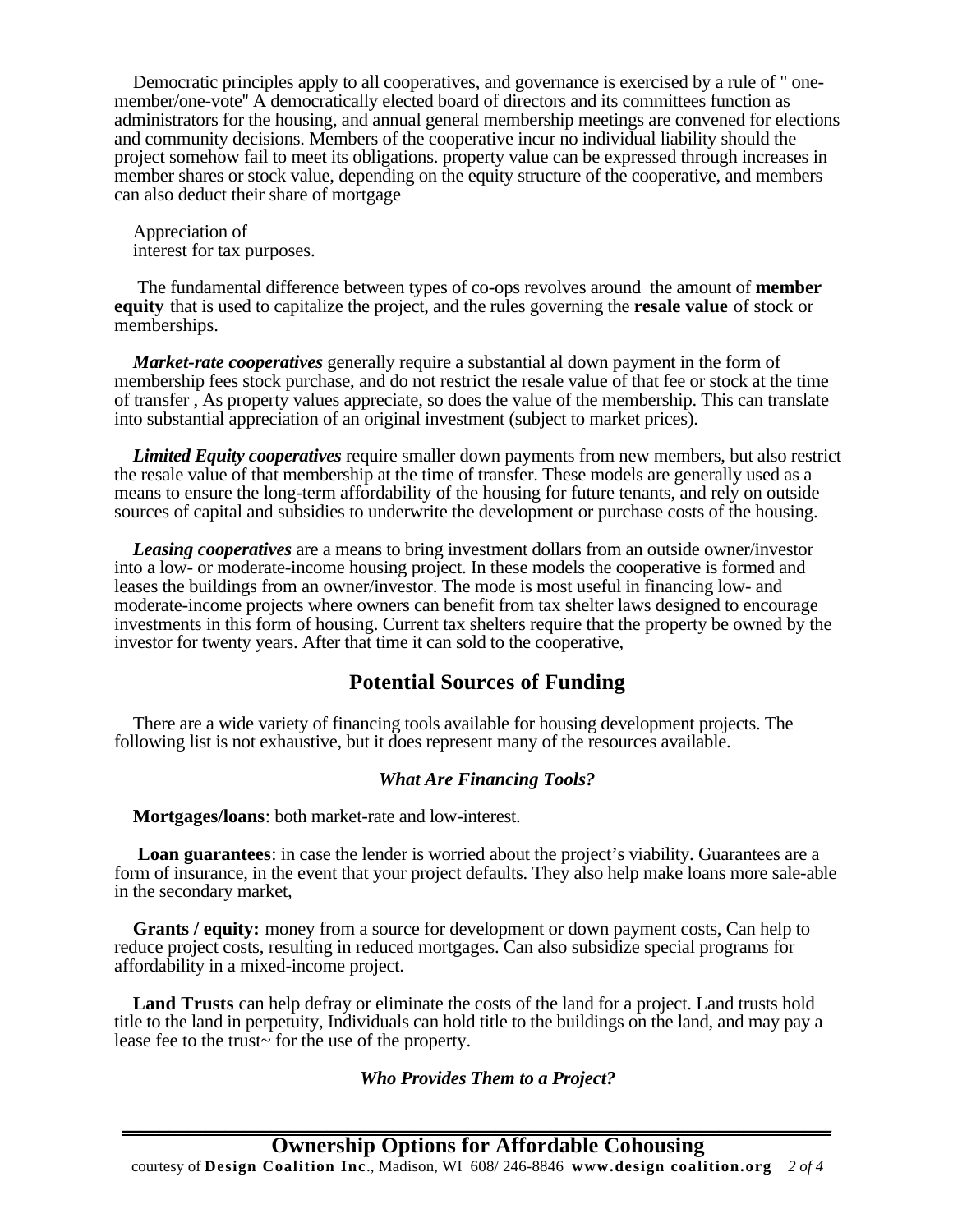**Local lenders** provide market rate individual and multi-family mortgages.

**City of Madison (CDBG, CDA)** The city has a wide variety of programs designed to encourage and support new home ownership initiatives, developments in older neighborhoods, cooperative housing ventures and affordable housing programs. Opportunities for subsidies exist in the form of equity/grants, low interest and deferred payment loan programs.

#### **Wisconsin Housing and Economic Development Authority (WHEDA)**

This autonomous state agency also plays an important role in a large number of mortgage programs for both affordable and market rate housing. Its programs encompass single family and multi-family housing, and provide low interest loans and guarantees for projects that meet eligibility criteria. The WHEDA Foundation provides grants for affordable housing projects as well.

**National Cooperative Bank** provides financing for cooperative ventures of all kinds. It is not a source for subsidies (either low-interest or deferred loans) but it is very co-op friendly and understands the details of cooperative financing.

**National Cooperative Business Association** supports some housing efforts, particularly through its Kaplan fund. This fund is specifically designed to assist projects which benefit older people, and is exclusively for cooperative ventures.

**Federal Home Loan Banks** now provide significant subsidies to projects that incorporate affordable units. Funds are available as grants for equity or as write-downs for market interest rates. Projects must apply for funds in conjunction with a local lending institution which is a member of the Federal Home Loan system.

**Investors** in low and moderate income housing play an important role in properties which are eligible for tax credit programs, Eligible projects can realize significant equity investments ,